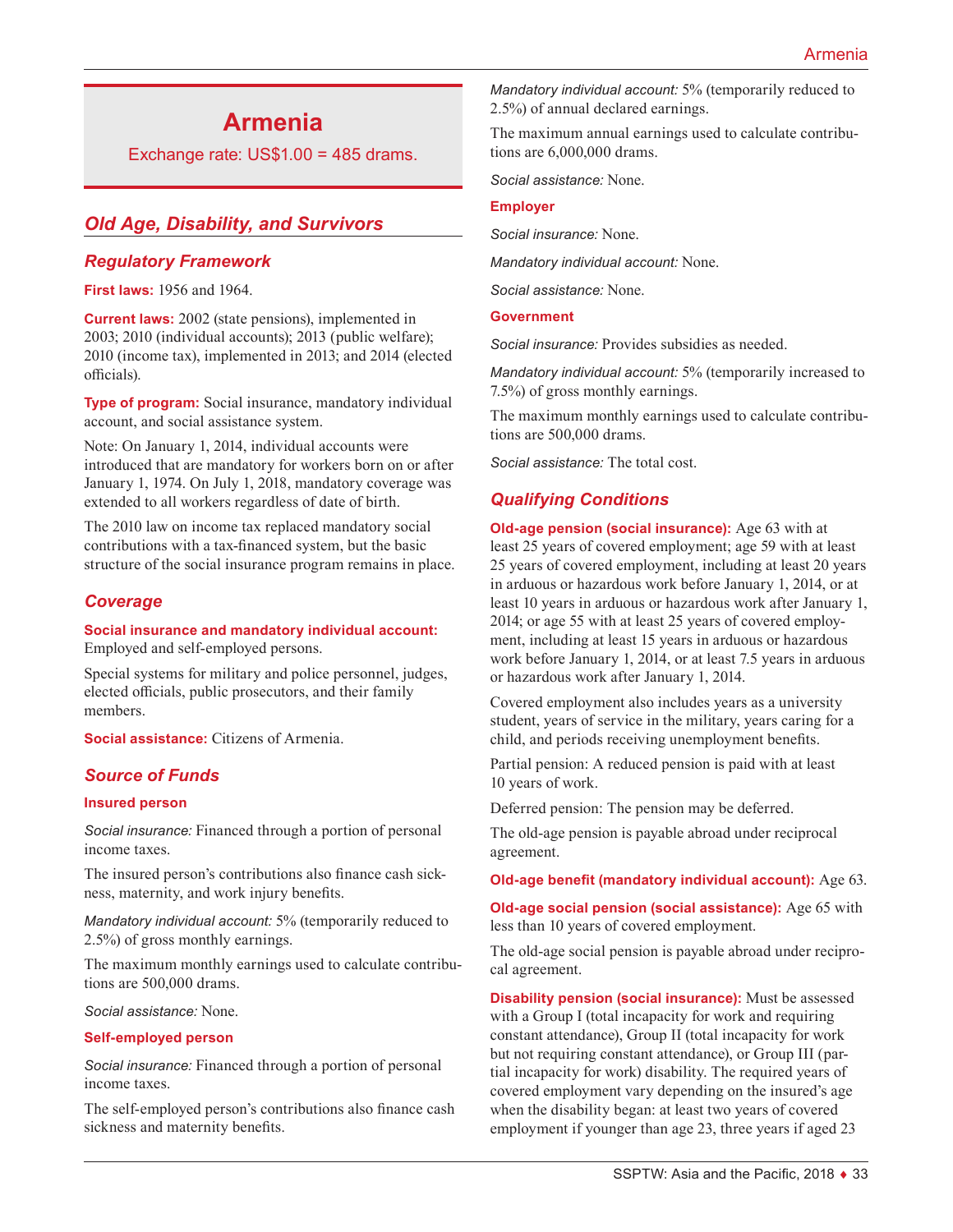to 26, four years if aged 26 to 28, five years if aged 29 to 31, six years if aged 32 to 34, seven years if aged 35 to 37, eight years if aged 38 to 40, nine years if aged 41 to 43, or at least 15 years if aged 44 or older.

Covered employment also includes years as a university student, years of service in the military, years caring for a child, and periods receiving unemployment benefits.

A specialized medical committee assesses the degree of disability.

The disability pension is payable abroad under reciprocal agreement.

**Disability social pension (social assistance):** Must be assessed with a disability and have less than the number of years of covered employment required for a social insurance disability pension.

The disability social pension is payable abroad under reciprocal agreement.

**Disability settlement (mandatory individual account):** Must be assessed with a Group I, II, or III disability.

**Survivor pension (social insurance):** The deceased received or was entitled to receive a social insurance oldage or disability pension.

Eligible survivors include a widow(er) or other person who is not employed at the time of deceased's death, is not receiving any other pension, and cares for the deceased's children, brothers, sisters, or grandchildren younger than age 14; a half orphan younger than age 18 (no age limit if assessed with a disability that began before age 18); full orphans younger than age 18 (at any age if a full-time student who lost both parents from age 18 to 23) who are not receiving any other pension; and dependent brothers, sisters, and grandchildren younger than age 18 under certain conditions.

The survivor pension is payable abroad under reciprocal agreement.

#### **Survivor social pension (social assistance):** The

deceased received or was entitled to receive an old-age or disability social pension.

Eligible survivors include a widow(er) or other person who is not employed at the time of deceased's death, is not receiving any other pension, and cares for the deceased's children, brothers, sisters, or grandchildren younger than age 14; or full orphans younger than age 18 (at any age if a full-time student who lost both parents from age 18 to 23) who are not receiving any other pension.

**Survivor benefit (mandatory individual account):** Paid when the insured dies.

**Funeral grant (social insurance and social assistance):** Paid when an old-age or disability pensioner dies.

# *Old-Age Benefits*

**Old-age pension (social insurance):** The pension consists of a basic pension and a bonus pension.

*Basic pension:* 16,000 drams a month.

*Bonus pension:* 800 drams a month is paid for each of the first 10 full calendar years of covered employment plus 500 drams a month for each additional full calendar year of covered employment, multiplied by a personal coefficient based on the length of service.

There is no maximum old-age pension.

Partial pension: A reduced pension is paid.

Deferred pension: Calculated in the same way as the oldage pension.

Benefit adjustment: Benefits are adjusted on an ad hoc basis depending on available resources.

### **Old-age benefit (mandatory individual account):** The

insured has three payment options: purchase an annuity, receive programmed withdrawals, or receive a lump sum.

The benefit is the total employee and government contributions, adjusted for inflation, minus administrative fees.

#### **Old-age social pension (social assistance):**

16,000 drams a month is paid.

Benefit adjustment: Benefits are adjusted on an ad hoc basis depending on available resources.

# *Permanent Disability Benefits*

**Disability pension (social insurance):** The pension consists of a basic pension and a bonus pension.

*Basic pension:* 140% of the basic pension is paid for a Group I disability, 120% for a Group II disability, 100% for a Group III disability.

The basic pension is 16,000 drams a month.

*Bonus pension:* 800 drams a month is paid for each of the first 10 full calendar years of covered employment plus 500 drams a month for each additional full calendar year of covered employment, multiplied by a personal coefficient based on the length of service.

There is no maximum disability pension.

Benefit adjustment: Benefits are adjusted on an ad hoc basis depending on available resources.

#### **Disability social pension (social assistance):**

21,500 drams a month is paid for a Group I disability, 19,000 drams a month for a Group II disability, and 16,000 drams a month for a Group III disability.

Benefit adjustment: Benefits are adjusted on an ad hoc basis depending on available resources.

**Disability settlement (mandatory individual account):** The account balance is paid as a lump sum.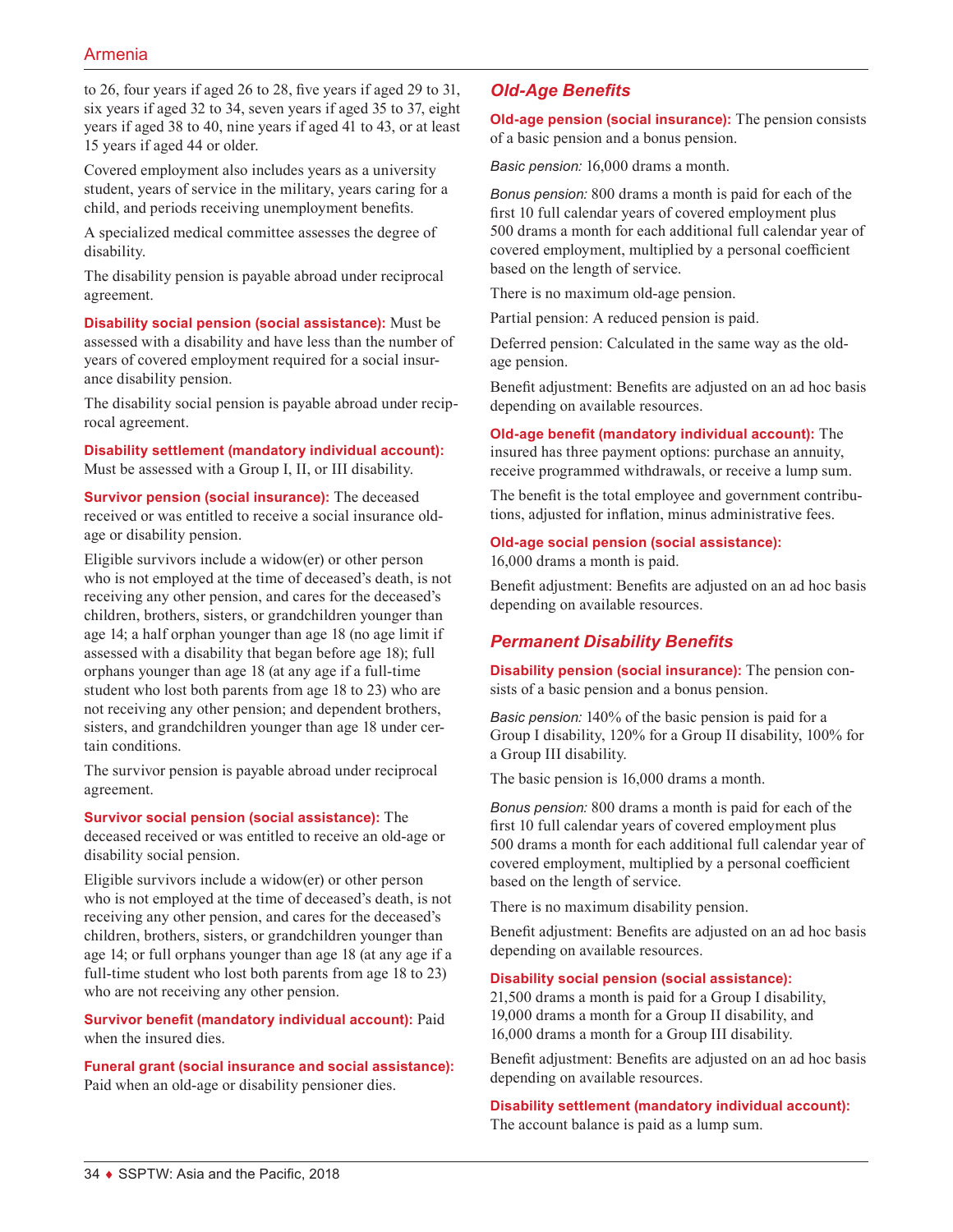# *Survivor Benefits*

#### **Survivor pension (social insurance)**

*Spouse's pension:* 100% of the basic pension plus 50% of the bonus pension is paid.

The basic pension is 16,000 drams a month.

The bonus pension is 500 drams a month for each full calendar year the deceased was in covered employment from the 11th year of covered employment multiplied by a personal coefficient based on the length of service.

The spouse's pension ceases upon remarriage.

*Full orphan's pension:* 500% of the basic pension plus 50% of the bonus pension is paid.

The basic pension is 16,000 drams a month.

The bonus pension is 500 drams a month for each full calendar year both deceased parents were in covered employment.

There is no maximum orphan's pension.

Benefit adjustment: Benefits are adjusted on an ad hoc basis depending on available resources.

#### **Survivor social pension (social assistance):**

16,000 drams a month is paid for a spouse; 80,000 drams a month for a full orphan.

Benefit adjustment: Benefits are adjusted on an ad hoc basis depending on available resources.

**Survivor benefit (mandatory individual account):** The

value of the insured's accumulated assets is split and transferred to the individual accounts of eligible survivors. If eligible survivors are not participants in the individual account program, the accumulated assets are paid to them as a lump sum or as a fixed-term annuity for up to five years.

**Funeral grant (social insurance and social assistance):** A lump sum of 200,000 drams is paid.

Benefit adjustment: Benefits are adjusted on an ad hoc basis depending on available resources.

### *Administrative Organization*

Ministry of Labor and Social Affairs ([http://www.mlsa](http://www.mlsa.am/) [.am/](http://www.mlsa.am/)) is responsible for policy.

State Social Security Service ([http://www.ssss.am/\)](http://www.ssss.am/) administers the social insurance and social assistance programs.

Licensed pension management companies manage the mandatory individual accounts.

State Revenue Committee ([http://www.petekamutner.am/\)](http://www.petekamutner.am/) collects contributions.

## *Sickness and Maternity*

### *Regulatory Framework*

#### **First law:** 1912.

**Current laws:** 2005 (temporary disability insurance) and 2013 (public welfare).

**Type of program:** Universal (birth or adoption grant and medical benefits), social insurance (cash benefits), and social assistance (maternity benefits) system.

#### *Coverage*

**Universal (birth or adoption grant and medical benefits):** Residents of Armenia.

**Social insurance (cash sickness and maternity benefits):** Employed and self-employed persons.

**Social assistance (maternity allowance):** Residents of Armenia.

#### *Source of Funds*

#### **Insured person**

*Universal and social assistance:* None.

*Social insurance:* See source of funds under Old Age, Disability, and Survivors.

#### **Self-employed person**

*Universal and social assistance:* None.

*Social insurance:* See source of funds under Old Age, Disability, and Survivors.

#### **Employer**

*Universal and social assistance:* None.

*Social insurance:* None.

#### **Government**

*Universal and social assistance:* The total cost.

*Social insurance:* Provides subsidies as needed.

#### *Qualifying Conditions*

**Cash sickness and maternity benefits (social insurance):** There is no minimum qualifying period. A medical certification may be required.

**Maternity allowance (social assistance):** Paid to nonemployed pregnant mothers. A medical certification may be required.

**Birth or adoption grant (universal):** Paid for the birth or adoption of a child.

**Medical benefits (universal):** There is no minimum qualifying period.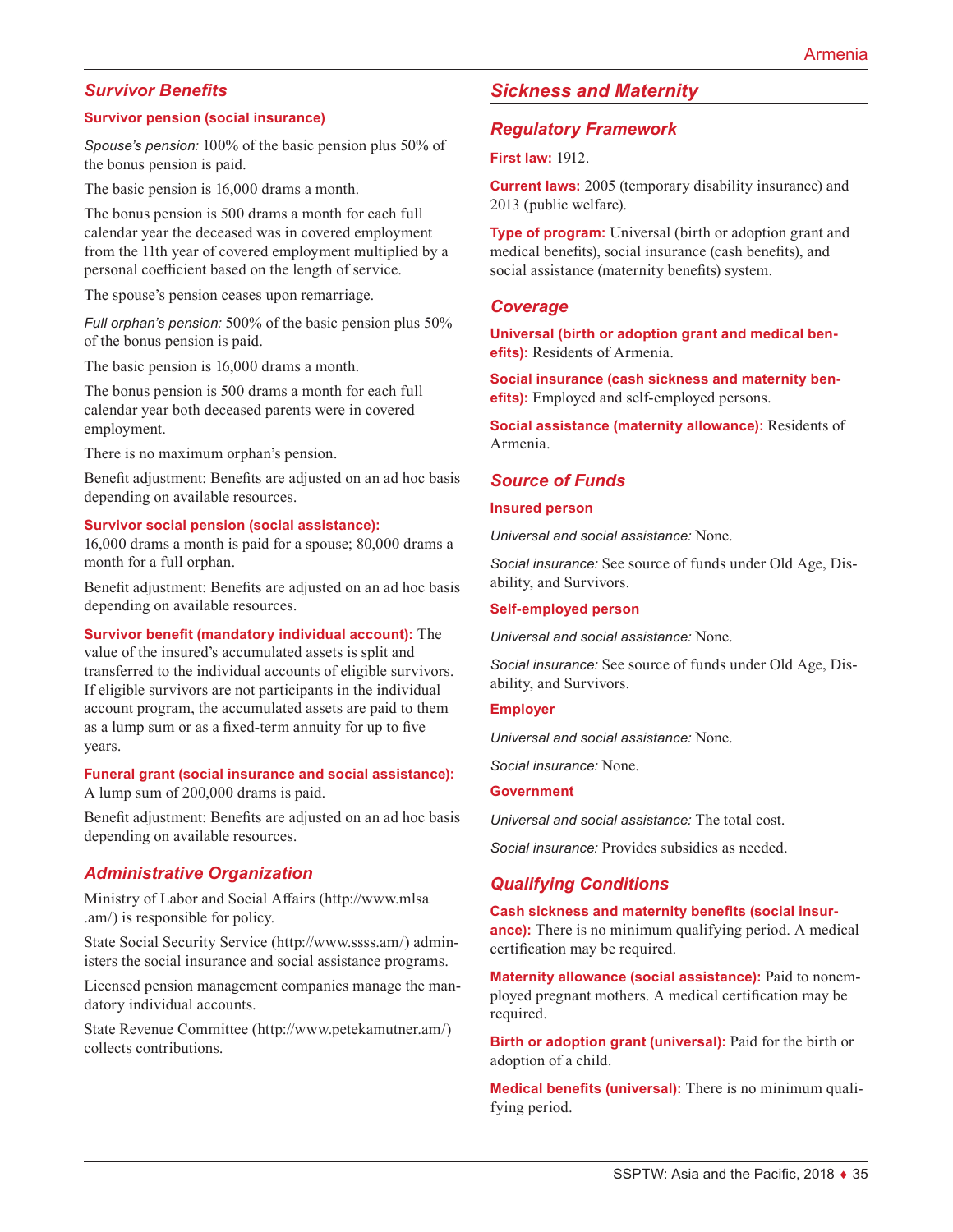# *Sickness and Maternity Benefits*

**Sickness benefit (social insurance):** The daily benefit is 80% of the insured's average monthly earnings in the last 12 months before the incapacity began (or in the total period of covered employment if less than 12 months) divided by 21 (by 25 for a six-day work week). The benefit is paid from the sixth day of incapacity (the employer pays benefits for the second to the fifth day; the first day is not paid) for up to six months.

The maximum earnings used to calculate the sickness benefit are five times the legal monthly minimum wage (10 times the legal monthly minimum wage for a six-day work week).

The legal monthly minimum wage is 55,000 drams.

The benefit is also paid to a person providing care for a sick child or adult family member.

**Maternity benefit (social insurance):** The daily benefit is 100% of the insured's average monthly earnings (regardless of the number of years of covered employment) divided by 30.4 (average number of days in a month). The benefit is paid for 140 days (70 days before and 70 days after the expected date of childbirth), 155 days if there are complications from childbirth, and 180 days for multiple births.

The minimum earnings used to calculate the maternity benefit are 0.5 times the legal monthly minimum wage.

The maximum earnings used to calculate the maternity benefit are 15 times the legal monthly minimum wage (employed persons) or five times the legal monthly minimum wage (self-employed persons).

The legal monthly minimum wage is 55,000 drams.

**Maternity allowance (social assistance):** A lump sum of 50% of the legal monthly minimum wage divided by 30.4 and multiplied by 140 is paid.

**Birth or adoption grant (universal):** A lump sum of 50,000 drams is paid for the first child; 150,000 for the second child (as of October 1, 2018); 1,000,000 drams for the third and fourth child; and 1,500,000 drams for each additional child. The lump sum is paid within the 12-month period after childbirth or adoption.

Benefit adjustment: Benefits are adjusted on an ad hoc basis depending on available resources.

# *Workers' Medical Benefits*

Government health providers offer medical services directly to patients. Benefits include general and specialist care, hospitalization, laboratory services, dental care, maternity care, and transportation.

Cost sharing: Patients pay part of the cost of appliances. Medicine is free if provided while the patient is hospitalized or for pensioners. The government fully or partially covers certain medical treatments.

# *Dependents' Medical Benefits*

Medical benefits for dependents are the same as those for the insured.

Free medicine is provided for children with a disability younger than age 16 and for all children younger than age 1.

## *Administrative Organization*

State Social Security Service ([http://www.ssss.am/\)](http://www.ssss.am/) administers the cash benefits.

Ministry of Health ([http://www.moh.am/\)](http://www.moh.am/) develops and implements health policy.

State Health Agency purchases publicly financed services from health care provider organizations and monitors the use of state financial resources.

# *Work Injury*

### *Regulatory Framework*

**First laws:** 1955 and 1974.

**Current laws:** 1998 (civil code), 2006 (occupational diseases), 2010 (state pensions), and 2010 (temporary disability insurance).

**Type of program:** Social insurance system.

### *Coverage*

Employed persons.

Exclusions: Self-employed persons.

### *Source of Funds*

**Insured person:** See source of funds under Old Age, Disability, and Survivors.

**Self-employed person:** Not applicable.

**Employer:** None.

**Government:** Provides subsidies as needed.

# *Qualifying Conditions*

Must be assessed with a work injury or occupational disease. Accidents that occur while commuting to and from work are not covered (except if the employer provides the transportation). Occupational diseases are specified by law.

# *Temporary Disability Benefits*

The daily benefit is 80% of the insured's average monthly earnings in the last 12 months before the incapacity began (or in the total period of covered employment if less than 12 months) divided by 21 (by 25 for a six-day work week). The benefit is paid from the first day of incapacity until recovery or the award of a permanent disability pension.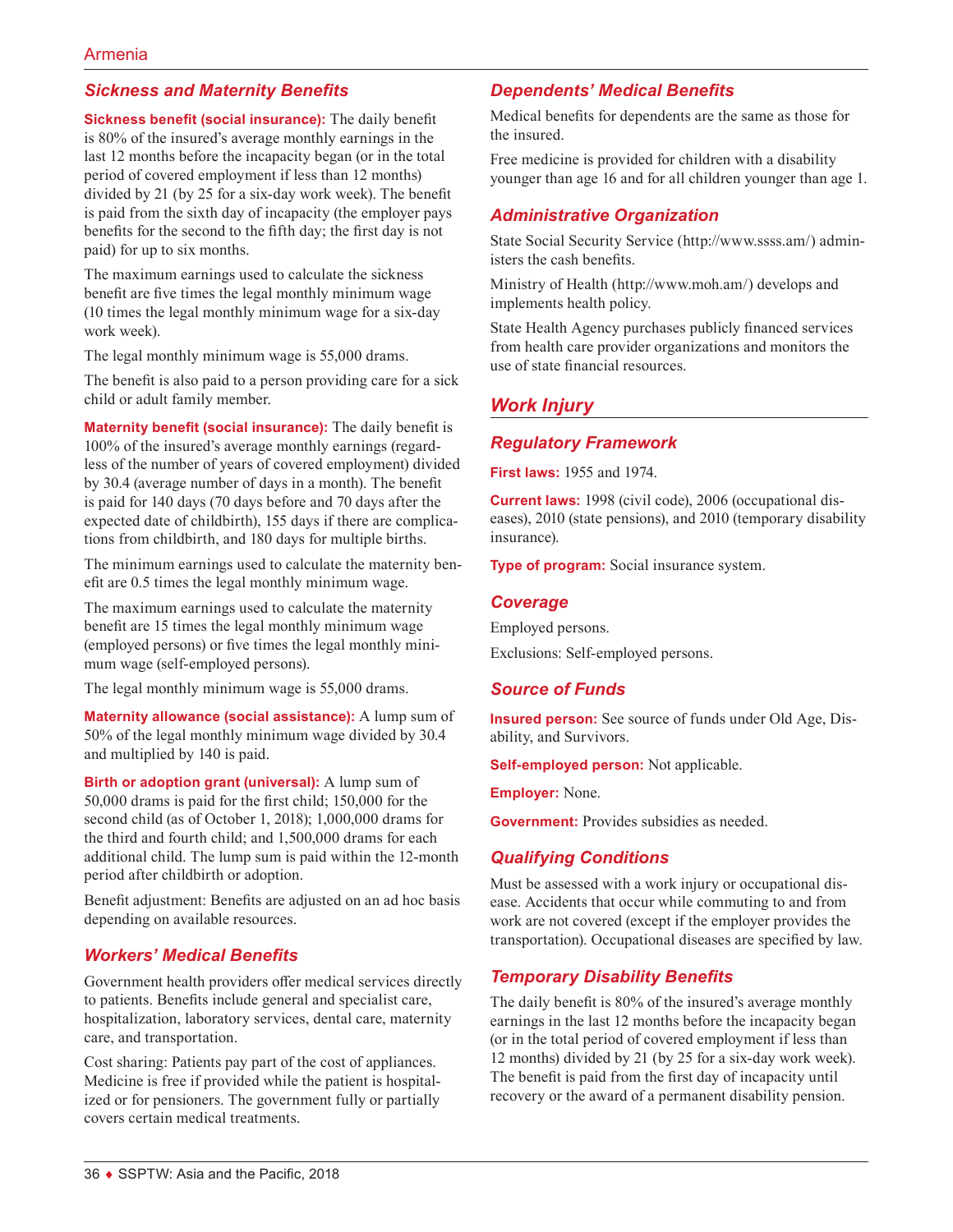A specialized medical committee assesses the degree of disability.

Benefit adjustment: Benefits are adjusted on an ad hoc basis depending on available resources.

# *Permanent Disability Benefits*

**Permanent disability pension:** The pension consists of a basic pension and a bonus pension.

*Basic pension:* 140% of the basic pension is paid for a Group I disability, 120% for a Group II disability, and 100% for a Group III disability.

The basic pension is 16,000 drams a month.

*Bonus pension:* 800 drams a month is paid for each of the first 10 full calendar years of covered employment plus 500 drams a month for each additional full calendar year of covered employment, multiplied by a personal coefficient based on the length of service.

The minimum permanent disability pension is 20% of the legal monthly minimum wage.

The legal monthly minimum wage is 55,000 drams.

Benefit adjustment: Benefits are adjusted on an ad hoc basis depending on available resources.

# *Workers' Medical Benefits*

Medical benefits include the cost of necessary medical treatment, medicine, rehabilitation, and appliances.

# *Survivor Benefits*

**Survivor pension:** See Old Age, Disability, and Survivors.

# *Administrative Organization*

State Social Security Service ([http://www.ssss.am/\)](http://www.ssss.am/) administers the temporary disability benefits.

Enterprises and employers pay temporary disability benefits directly to their employees.

Ministry of Labor and Social Affairs ([http://www.mlsa](http://www.mlsa.am/) [.am/](http://www.mlsa.am/)) is responsible for policy for permanent disability pensions.

State Health Agency [\(http://www.moh.am/](http://www.moh.am/)) purchases publicly financed medical services from health care provider organizations and monitors the use of state financial resources.

# *Unemployment*

# *Regulatory Framework*

No statutory benefits are provided.

Note: In 2015, unemployment benefits were discontinued and replaced by employment-promotion measures, including cash assistance to persons who are uncompetitive in the labor market.

Under the labor code (2004), employers are required to provide severance pay to dismissed employees. The amount is the employee's average monthly salary if dismissal is due to firm closure or downsizing. If dismissal is due to retirement, military service, mutual consent, a change in the essential conditions of employment, or if the employee is unable to perform the duties of the position, for example due to disability, the amount depends on the employee's length of service: 10 days of pay for one year of service, 25 days for more than one and up to five years, 30 days for more than five and up to 10 years, 35 days for more than 10 and up to 15 years, and 44 days for more than 15 years.

# *Family Allowances*

# *Regulatory Framework*

**First law:** 1944.

**Current laws:** 2013 (public welfare) and 2014 (benefit amounts).

**Type of program:** Universal and social assistance system.

### *Coverage*

**Universal:** Residents of Armenia.

**Social assistance:** Needy residents of Armenia.

# *Source of Funds*

**Insured person:** None.

**Self-employed person:** None.

**Employer:** None.

**Government:** The total cost.

# *Qualifying Conditions*

**Child care leave allowance (universal):** Paid to parents who take time off work to care for a child younger than age 2. The beneficiary must be employed at the time of the child's birth.

**Family allowances (social assistance, means tested):** Paid to families with one or more children younger than age 18.

*First day of school allowance:* Paid on the first day of school every year.

Means test: Must be assessed with a certain family insecurity score, which varies depending on family situation and geographical location.